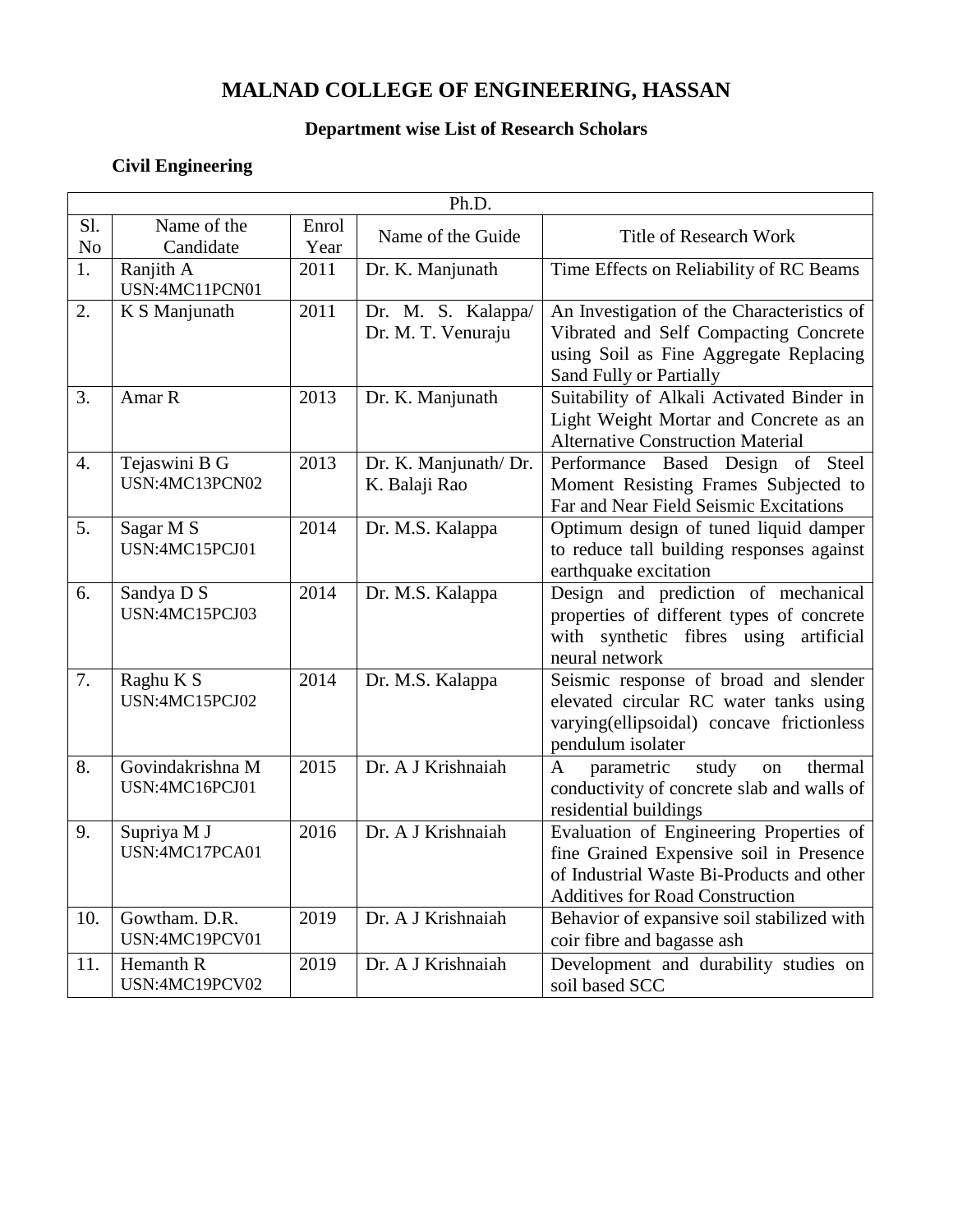### **Mechanical Engineering**

|                       | M.Sc. Engg. by Research                      |               |                                                            |                                                                                                                                                                                                             |  |
|-----------------------|----------------------------------------------|---------------|------------------------------------------------------------|-------------------------------------------------------------------------------------------------------------------------------------------------------------------------------------------------------------|--|
| Sl.<br>N <sub>o</sub> | Name of the<br>Candidate                     | Enrol<br>Year | Name of the Guide                                          | <b>Title of Research Work</b>                                                                                                                                                                               |  |
| 1.                    | Chethan M H                                  | 2011          | Dr.H.V. Ramakrishna                                        | Agile<br>Performance<br>Improvement<br>in<br>Event<br>Manufacturing using Discreet<br>Simulation                                                                                                            |  |
| 2.                    | <b>Anil Wilson Alvares</b><br>USN:4MC17MMA01 | 2016          | Dr. Pradeep.<br>S.<br>(Dr.<br>Rudragouda<br>M<br>Kanasogi) | Friction stir processing of al-mg alloy<br>under different tool pin geometries                                                                                                                              |  |
| 3.                    | Kiran Kumar N<br>USN:4MC17MMA02              | 2016          | Dr. Pradeep. S. (Dr.<br>Rudragouda<br>M<br>Kanasogi)       | Modeling analysis of active constrained<br>layer damping of geometrically nonlinear<br>vibrations for smart laminated composite<br>plates using 1-3 piezoelectric composites<br>and experimental validation |  |
| $\overline{4}$ .      | Chandra K<br>USN:4MC17MMA03                  | 2017          | Dr. Srinath M. S.                                          | Studies on Machinaeability Aspects of<br>Microwave Irradiated Coated Cutting<br>Tool                                                                                                                        |  |

|                       | Ph.D.                                |               |                                         |                                                                                                                                                              |  |
|-----------------------|--------------------------------------|---------------|-----------------------------------------|--------------------------------------------------------------------------------------------------------------------------------------------------------------|--|
| Sl.<br>N <sub>o</sub> | Name of the<br>Candidate             | Enrol<br>Year | Name of the Guide                       | <b>Title of Research Work</b>                                                                                                                                |  |
| 1.                    | Honoca P<br>USN:4MC13PMN05           | 2013          | Dr.H.V. Ramakrishna                     | Numerical Analysis of Lubricating Oil in<br>Rolling Contact Bearings.                                                                                        |  |
| 2.                    | Rajshekar B A<br>USN:4MC13PMN03      | 2013          | Dr.H.V. Ramakrishna                     | <b>Study Of Fumes Extraction And Hard facing</b><br>Of Mild steel Plates By Submerged Arc<br>Welding                                                         |  |
| 3.                    | Amit kumar Advekar<br>USN:4MC13PMN02 | 2013          | Dr. Y. Arun Kumar/<br>Dr. Srinath M. S. | Virtual Casting for Predicting the Effect of<br>Critical<br>Parameters<br>Metal<br>Casting<br>in<br>Process.                                                 |  |
| 4.                    | Rakesh D<br>USN:4MC13PMN07           | 2013          | Dr. B. Yogesha                          | and Optimisation of Airframe<br>Analysis<br>Joints by Composite Materials- An FEA<br>Approach                                                                |  |
| 5.                    | Megha Anand S A<br>USN:4MC15PMJ04    | 2014          | Dr. Y. Arun Kumar/<br>Dr. Srinath M. S. | Design Optimization, Correlation between<br>Test and Analysis for Fatigue Strength using<br>FEM based Simulation                                             |  |
| 6.                    | Shivashankar B S<br>USN:4MC15PMJ02   | 2014          | Dr. S. Pradeep                          | Friction stir processing of Al metal matrix<br>composites and Optimization OF Process<br>parameter<br>applying<br>Numerical<br>S<br>by<br><b>Simulations</b> |  |
| 7.                    | Pratap M S<br>USN:4MC15PMJ05         | 2014          | Dr. Amarendra. H. J                     | Characterization and Erosion Behaviour of<br><b>Surface Modified Martensitic Stainless Steel</b>                                                             |  |
| 8.                    | Karthik S (FT)                       | 2014          | Dr. Amarendra. H. J                     | Development and Evaluation of<br>Slurry<br><b>Erosion Test Ring</b>                                                                                          |  |
| 9.                    | Raghavendra Rao R<br>USN:4MC15PMJ03  | 2014          | Dr. Pradeep. S                          | Modelling the Effect of Temperature on<br>Micro Structural and Mechanical Properties                                                                         |  |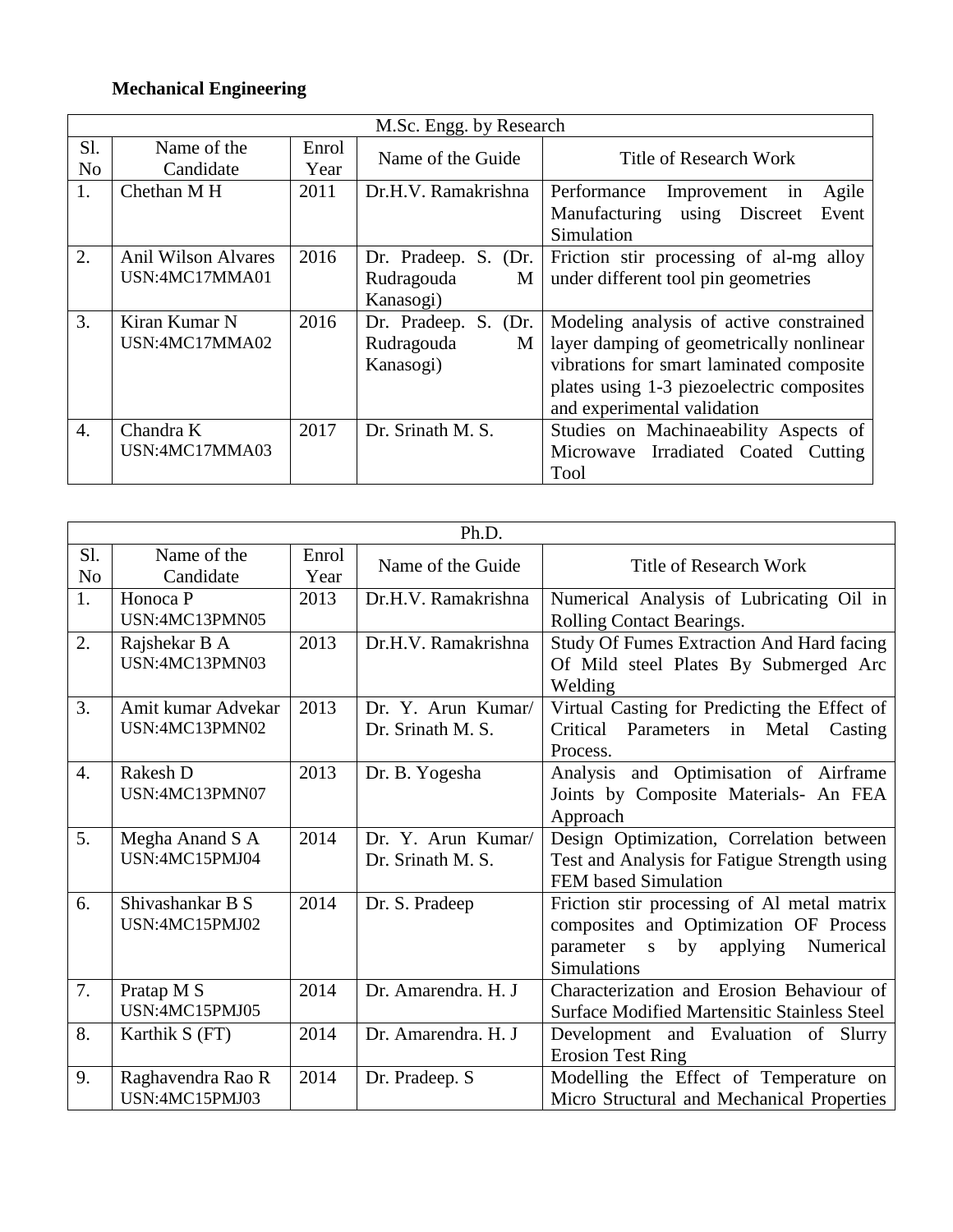|     |                                    |      |                       | in Friction Stir Processing of Aluminium                                               |
|-----|------------------------------------|------|-----------------------|----------------------------------------------------------------------------------------|
|     |                                    |      |                       | Metal Matrix Composite using 3D CFD<br>Analysis                                        |
| 10. | Amriya Tasneem H                   | 2014 | Dr.H.V. Ramakrishna   | $\&$<br>evaluation<br>Analysis<br>of<br>engine                                         |
|     | R.                                 |      |                       | performance with bio fuel through condition                                            |
|     | USN:4MC15PMJ08                     |      |                       | monitering                                                                             |
| 11. | Kuldeep B                          | 2014 | Dr. Ravikumar K P/    | Studies on the dynamic behaviour and                                                   |
|     | USN:4MC15PMJ09                     |      | Dr. S Pradeep         | mechanical properties of particle reinforced                                           |
|     |                                    |      |                       | aluminium<br><b>MMC</b><br>for<br>Automobile                                           |
| 12. | Prasanna Kumar B N                 | 2015 | Dr. Amarendra. H. J   | components<br>Evaluation of slurry erosion test rigs                                   |
|     | USN:4MC16PMJ01                     |      |                       |                                                                                        |
| 13. | Pradeep D G<br>USN:4MC16PMJ03      | 2015 | Dr. C. V. Venkatesh   | Studies on Tribological behaviour and                                                  |
|     |                                    |      |                       | characterization of HVOF sprayed CoCr-<br>based composite coatings                     |
| 14. | Natesha C P                        | 2015 | Dr. Y M Shashidhara   | Studies on the Tribological characteristics of                                         |
|     | USN:4MC16PMJ04                     |      | / Dr. Amarendra. H. J | formulated vegetable oils as cutting fluid                                             |
| 15. | Sunil Kumar H S                    | 2015 | Dr. S. Mohan kumar    | Modelling, Analysis and Development of                                                 |
|     | USN:4MC16PMJ05                     |      |                       | multipurpose indoor and outdoor robotic                                                |
|     |                                    |      |                       | using<br>virtual<br>systems<br>prototyping                                             |
|     |                                    |      |                       | Techniques                                                                             |
| 16. | Yogish $CK$ (FT)<br>USN:4MC16PMJ06 | 2015 | Dr. S. Pradeep        | Experimental investigation and numerical                                               |
|     |                                    |      |                       | simulation of MFSP Al-Mg Alloy under<br>various tool geometries                        |
| 17. | Vinay S S                          | 2015 | Dr. C.V. Venkatesh    | Evaluation of mechanical<br>and thermal                                                |
|     | USN:4MC16PMJ07                     |      |                       | properties of composite with nano fillers for                                          |
|     |                                    |      |                       | engineering applications                                                               |
| 18. | Sharath B N                        | 2016 | Dr. C.V. Venkatesh    | Evaluation of mechanical properties of high                                            |
|     | USN:4MC17PMA01                     |      |                       | temperature hybrid metal matrix composites                                             |
|     |                                    |      |                       | for Tribological applications                                                          |
| 19. | Honnaiah C                         | 2016 | Dr. Srinath M. S      | of mechanical<br>Study<br>and<br>tribological                                          |
|     |                                    |      |                       | characteristics of microwave processed al-<br>sicp metal matrix composite              |
| 20. | Krishnamurthy K B                  | 2016 | Dr. S. Mohan kumar    | Sensor Less Vector Control of Induction                                                |
|     | USN:4MC13PBN01                     |      |                       | <b>Motor Drives</b>                                                                    |
| 21. | Madhukumar I M                     | 2016 | Dr. S. Mohan kumar    | <b>Applications</b><br>and<br>Development<br>of                                        |
|     | USN:25D13PMN02                     |      |                       | Digital<br>Manufacturing<br>Collaborative                                              |
|     |                                    |      |                       | Techniques for Cycle Time Reduction in                                                 |
|     |                                    |      |                       | <b>Automotive Industries</b>                                                           |
| 22. | Madhu K S<br>USN:4MC17PMA04        | 2016 | Dr. C. V. Venkatesh   | Synthesis, Characterization and Evaluation<br>of Mechanical, Tribological Behaviour of |
|     |                                    |      |                       | Al-7029 Hybrid Composite                                                               |
| 23. | Sandeep S                          | 2017 | Dr. Ravikumar K P     | Investigation on Physical & Mechanical                                                 |
|     |                                    |      |                       | <b>Characterization of Natural Fiber Reinforced</b>                                    |
|     |                                    |      |                       | <b>Polymer Composites</b>                                                              |
| 24. | Athith D                           | 2017 | Dr. B. Yogesha        | of<br>filler<br>effect<br><b>Studies</b><br>on<br>and                                  |
|     |                                    |      |                       | natural/Synthetic Rubber for Natural Fiber                                             |
|     |                                    |      |                       | composites                                                                             |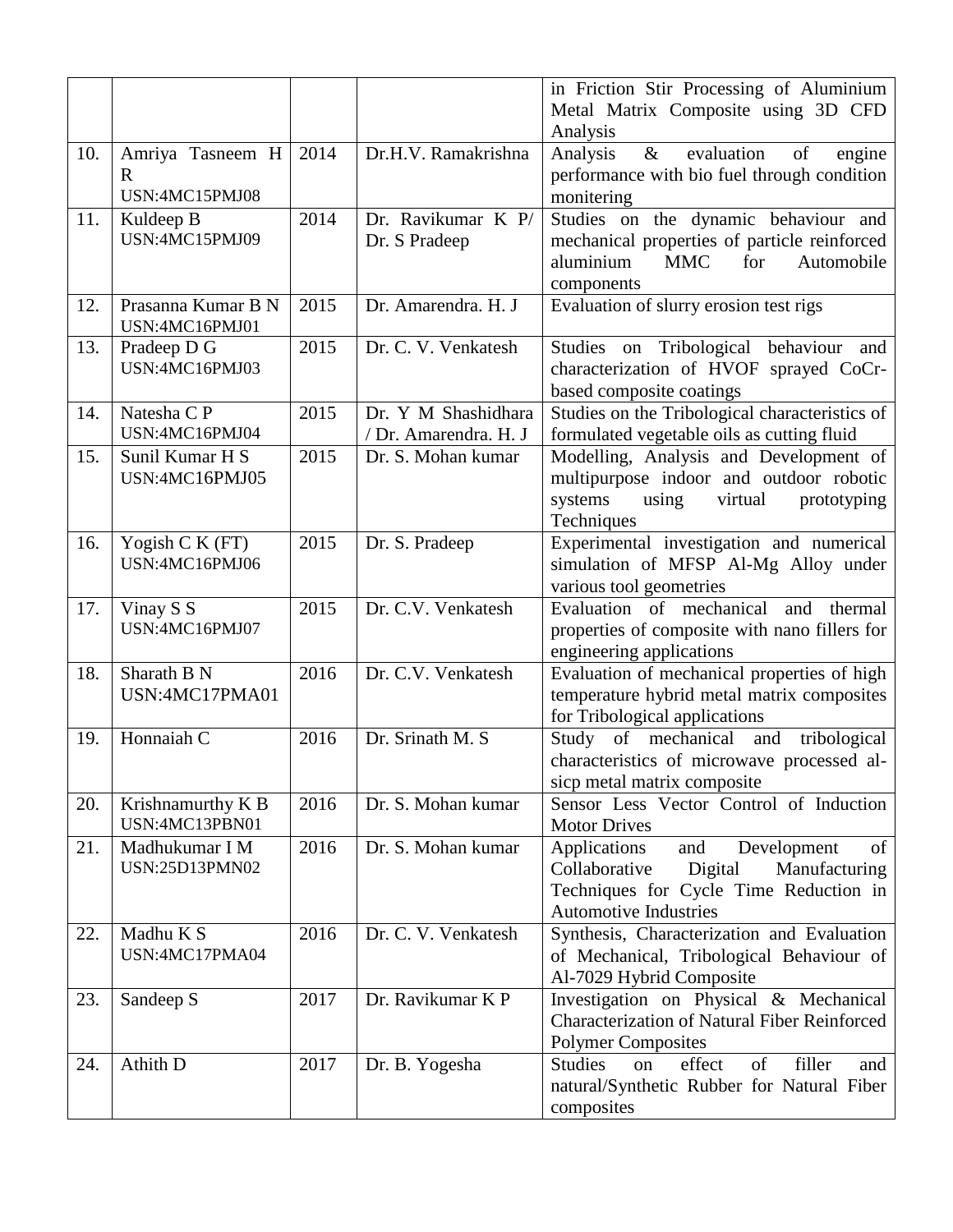### **Electrical & Electronics Engineering**

|           | M.Sc. Engg. by Research  |               |                      |                                             |  |
|-----------|--------------------------|---------------|----------------------|---------------------------------------------|--|
| Sl.<br>No | Name of the<br>Candidate | Enrol<br>Year | Name of the Guide    | <b>Title of Research Work</b>               |  |
|           | Nagarjuna Y              | 2013          | Dr. Vishwanath Hegde | Evaluation of Energy Savings from the       |  |
|           |                          |               |                      | Intermittent Energization of Electrostatic  |  |
|           |                          |               |                      | Precipitators at Coal Fired Utility Boilers |  |

|                 | Ph.D.                            |               |                                               |                                                                                                                                                                 |  |
|-----------------|----------------------------------|---------------|-----------------------------------------------|-----------------------------------------------------------------------------------------------------------------------------------------------------------------|--|
| Sl.<br>$\rm No$ | Name of the<br>Candidate         | Enrol<br>Year | Name of the Guide                             | <b>Title of Research Work</b>                                                                                                                                   |  |
| 1.              | L. Kumarswamy<br>USN:4MC11PEN01  | 2011          | Dr.G.K.Purushothama                           | Intelligent Statistical Analysis of Power<br><b>System Equipment</b>                                                                                            |  |
| 2.              | Paramesha K<br>USN:4MC12PEN01    | 2012          | Dr. Vishwanath Hegde                          | Investigation on the Performance of Multi<br><b>Level Substation Grounding</b>                                                                                  |  |
| 3.              | Shruti K<br>USN:4MC13PEN01       | 2013          | Dr.M.S. Raviprakasha                          | Power<br>Quality<br>in<br>Automated<br><b>Issues</b><br><b>Electrical Distribution Systems</b>                                                                  |  |
| 4.              | Ramya M V<br>USN:4MC15PEJ01      | 2014          | Dr.G.K.Purushothama                           | Effective and optimized approach of process<br>planning using evolutionary algorithm                                                                            |  |
| 5.              | Manjunatha H M<br>USN:4MC15PEJ03 | 2014          | Dr.G.K.Purushothama                           | AI Algorithms for smart grid management<br>using multi agent approach                                                                                           |  |
| 6.              | Manjunath(FT)<br>USN:4MC18PEE02  | 2018          | Dr. H. N. Suresh                              | Parameters Extraction Technique for Photo-<br>Voltaic models and their Performance<br><b>Assessment Studies</b>                                                 |  |
| 7.              | Dhavala R.K.<br>USN:4MC18PEE01   | 2018          | Dr. H. N. Suresh                              | Development of Optimal Hybrid Renewable<br>Energy Model for the chosen Remote Areas                                                                             |  |
| 8.              | Sushma. N.<br>USN:4MC19PEE03     | 2019          | Dr. H. N. Suresh                              | Design and Performance Analysis of Label-<br>free Biosensor Involving Photonic Crystal<br>Based Ring Resonator for Environmental<br><b>Pollutants Detection</b> |  |
| 9.              | Sandeep. N.R.                    | 2019          | Dr.M.S. Raviprakasha                          | Hybrid AI based Control Algorithm for<br><b>Autonomous Electric Vehicles</b>                                                                                    |  |
| 10.             | Arjun GT(FT)                     | 2019          | Dr. N.S. Jyothi                               | Design and Implementation of Control<br>Strategy for Induction motor-driven Electric<br>Vehicle                                                                 |  |
| 11.             | Varaprasad NL<br>USN:4MC19PEE04  | 2019          | Dr. S. Rajanna                                | Development of Integrated Solar-Wind<br>based Charging station for Plug-in Hybrid<br><b>Electric Vehicles</b>                                                   |  |
| 12.             | Neethu VS                        | 2019          | Dr. N.S. Jyothi                               | Investigation on Impact of Electric Vehicles<br>on Electric Grid                                                                                                |  |
| 13.             | Shruthi KH<br>USN:4MC19PEE05     | 2019          | Dr. S. Rajanna                                | of<br><b>FET</b><br>Optimal Design<br>base<br>Grid<br><b>Connected Inverter</b>                                                                                 |  |
| 14.             | Kavitha Madhavan                 | 2019          | Dr.M.S. Raviprakasha<br>/Dr.G. K. Purushottam | Integration of Electric Vehicles with Smart<br>Grid-Future Trends and Challenges                                                                                |  |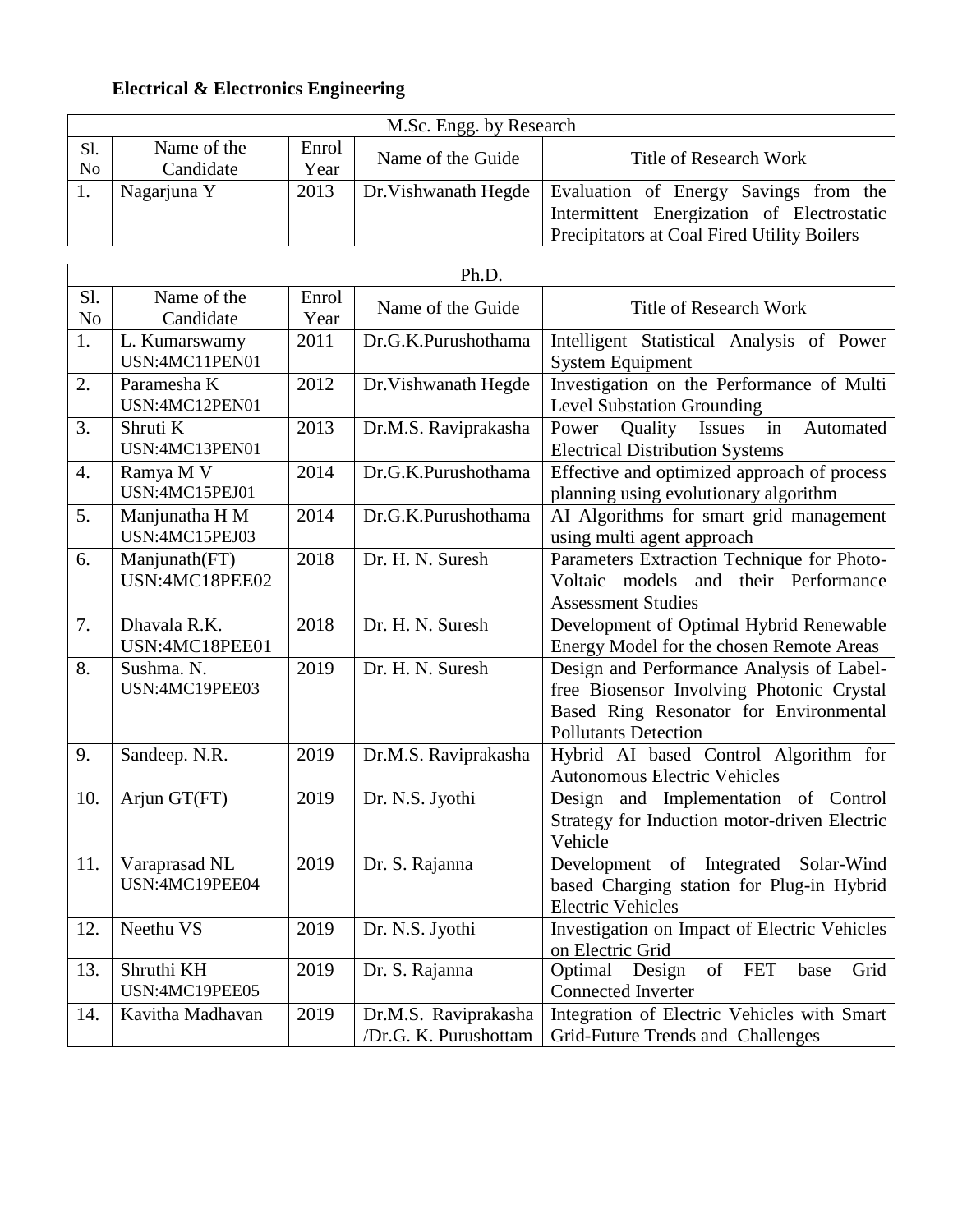### **Electronics & Communication Engineering**

|                       | Ph.D.                                       |               |                                                |                                                                                                            |
|-----------------------|---------------------------------------------|---------------|------------------------------------------------|------------------------------------------------------------------------------------------------------------|
| Sl.<br>N <sub>o</sub> | Name of the<br>Candidate                    | Enrol<br>Year | Name of the Guide                              | <b>Title of Research Work</b>                                                                              |
| 1.                    | Adarsh D                                    | 2013          | Dr. P. C. Srikanth/ Dr.<br>M. V. Satyanarayana | Efficient<br>Energy<br>Wireless<br>AD<br><b>HOC</b><br><b>Network</b>                                      |
| 2.                    | Ravikumar M N<br>USN:4MC15PEJ05             | 2014          | Dr. B R Sujatha                                | ECC for multimedia in wireless networks                                                                    |
| 3.                    | Siddiq Iqbal<br>USN:4MC15PEJ04              | 2014          | Dr. B R Sujatha                                | Efficient KEY Management schemes for<br>security in wireless sensor networks                               |
| $\overline{4}$ .      | Lakshman D(FT)                              | 2015          | Dr. P. C. Srikanth                             | Photonic Crystal Based Filter                                                                              |
| 5.                    | Baby HT<br>USN:4MC16PEJ04                   | 2015          | Dr. B R Sujatha                                | Generation<br><b>KEY</b><br>for<br><b>CHAOS</b><br><b>Based</b><br><b>CRYPTO-SYSTEMS</b>                   |
| 6.                    | Satheesh M K<br>USN:4MC16PEJ05              | 2015          | Dr. H S Mohana                                 | Adaptive OFDM-MIMO<br>for<br>Techniques<br><b>Wireless Sensors Networks</b>                                |
| 7.                    | Hussana Johar R B<br>(FT)<br>USN:4MC16PEJ06 | 2015          | Dr. B R Sujatha                                | Adaptive OFDM-MIMO Techniques for<br><b>Wireless Sensors Networks</b>                                      |
| 8.                    | Santhosh T                                  | 2016          | Dr. B R Sujatha                                | Design and development of RF MEMS<br>switch for wireless networks                                          |
| 9.                    | Santhosh Kumar KB<br>USN:4MC17PEA04         | 2016          | Dr. B R Sujatha                                | Secure and Efficient Transmission of EEG<br>Signals In Telemedicine                                        |
| 10.                   | Ajey S S<br>USN:4MC18PEC01                  | 2017          | Dr. P. C. Srikanth                             | Analysis of Microorganisms using optical<br>sensor by surface plasmon resonance<br>technique               |
| 11.                   | Yashaswini P.R.(FT)<br>USN:4MC19PEC03       | 2018          | Dr. P. C. Srikanth                             | Encapsulation of Graphene based batteries<br>for storing high capacity material in nano<br>plasmonic range |

# **Automobile Engineering**

|                       | Ph.D.                              |               |                     |                                                                                                                                                          |
|-----------------------|------------------------------------|---------------|---------------------|----------------------------------------------------------------------------------------------------------------------------------------------------------|
| Sl.<br>N <sub>o</sub> | Name of the<br>Candidate           | Enrol<br>Year | Name of the Guide   | <b>Title of Research Work</b>                                                                                                                            |
| 1.                    | Girish A R<br>USN:4MC17PMA03       | 2017          | Dr. Y M Shashidhara | Experimental Investigations on Tribological<br>& Stability Characteristics of Formulated<br>Vegetable Oils for Automotive Engine<br>Operation            |
| 2.                    | Jerome Anthony A<br>USN:4MC17PMA08 | 2017          | Dr. Y M Shashidhara | <b>Studies</b><br>Tribological &<br>Stability<br>on<br>Behaviour of Formulated Vegetable Oils for<br>Lubrication of Automotive Transmission<br>System    |
| 3.                    | Nishchitha K.M.<br>USN:4MC17PMS01  | 2017          | Dr. Y M Shashidhara | Studies on Cup Drawing of Austenitic Stain<br>steel and Aluminum Alloy Blanks using<br>Formulated Vegetable Oils as<br>Metal<br><b>Forming Lubricant</b> |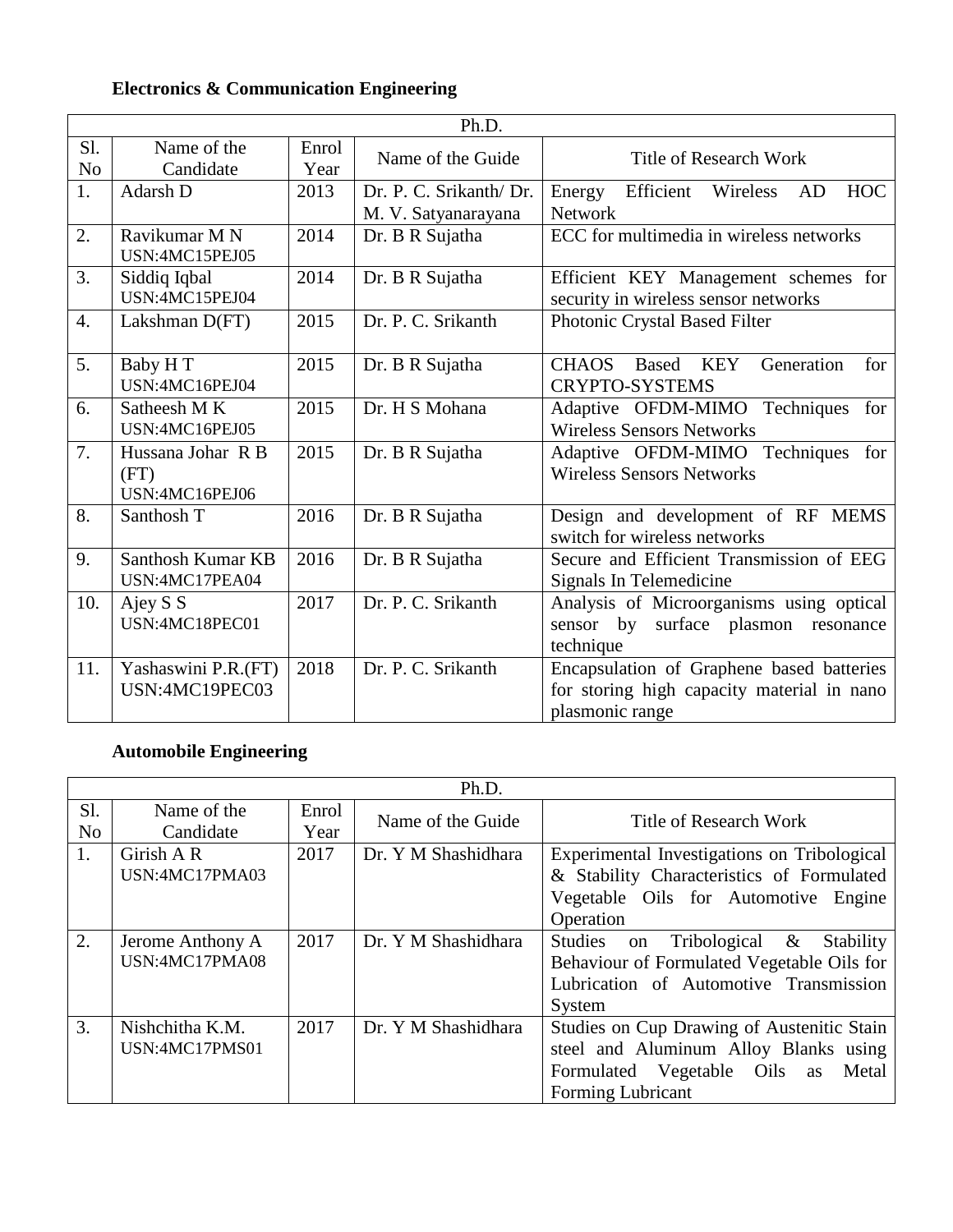| 4.  | Vijay R             | 2017 | Dr. Ravikumar K P   | Monitoring<br>of<br>Conition<br>Engine<br>an        |
|-----|---------------------|------|---------------------|-----------------------------------------------------|
|     | USN:4MC17PMA02      |      |                     | Through the<br>Performance<br>Analysis of           |
|     |                     |      |                     | Contaminants in Engine Lubricant with               |
|     |                     |      |                     | <b>Biofuels</b>                                     |
| 5.  | Sathish Kumar       | 2017 | Dr. Basavraju A N   | Experimental investigation of performance           |
|     | USN:4MC18PAU02      |      |                     | characteristics, Combustion characteristics         |
|     |                     |      |                     | & emission analysis                                 |
| 6.  | Nitin<br>Dattatreya | 2017 | Dr. Basavraju A N   | Experimental investigation, Combustion              |
|     | Kamitkar            |      |                     | characteristics $\&$ emission analysis of 4         |
|     | USN:4MC18PAU01      |      |                     | stroke CI engine.                                   |
| 7.  | Vidyashree H R(FT)  | 2017 | Dr. M K Ravishankar | Studies on Mechanical & wear Behaviour of           |
|     | USN:4MC18PAU03      |      |                     | Jute-Epoxy composite filled with Nano               |
|     |                     |      |                     | fillers                                             |
| 8.  | Srinivas B.N. (FT)  | 2018 | Dr. M K Ravishankar | Performance study of single cylinder C.I.           |
|     | USN:4MC19PAU01      |      |                     | engine using fuel additives                         |
| 9.  | Pradeep K.V.        | 2019 | Dr. Ravikumar K P   | Investigation of Emission and Performance           |
|     | USN:4MC19PAU03      |      |                     | Characteristics of metal and Ceramic Coated         |
|     |                     |      |                     | IC Engine with Bio-Diesels                          |
| 10. | Sandeep S           | 2019 | Dr. Ravikumar K P   | Investigation on Physical and Mechanical            |
|     | USN:4MC17PMA05      |      |                     | <b>Characterization of Natural Fiber Reinforced</b> |
|     |                     |      |                     | <b>Polymer Composites</b>                           |
| 11. | Kiran R Garadimani  | 2017 | Dr. Basavraju A N   | Experimental Investigation on Mechanical            |
|     | USN:4MC19PAU02      |      |                     | and Thermal Properties of Metal Matrix              |
|     |                     |      |                     | Composites                                          |

# **Industrial & Production Engineering**

|     | Ph.D.                |       |                   |                                            |  |
|-----|----------------------|-------|-------------------|--------------------------------------------|--|
| Sl. | Name of the          | Enrol | Name of the Guide | Title of Research Work                     |  |
| No  | Candidate            | Year  |                   |                                            |  |
| Ι.  | Mr.<br><b>Ganesh</b> | 2018  | Dr. Srinath, M.S. | Development of AI based composite by stir  |  |
|     | Ramachandra          |       |                   | casting process using microwaves energy    |  |
|     | Panchal (FT)         |       |                   |                                            |  |
|     | USN:4MC19PIP01       |       |                   |                                            |  |
| 2.  | Mr. Rajesh kumar.    | 2018  | Dr. Y. Arunkumar  | Metal Flow Analysis, die filling Behaviour |  |
|     | M.S.                 |       |                   | and Defects Analysis in High Pressure Die  |  |
|     | USN:4MC19PIP02       |       |                   | Casting                                    |  |
| 3.  | Prayeen D            | 2018  | Dr. Y. Arunkumar  | Geometrical Complexities, Defects Analysis |  |
|     | USN:4MC19PIP03       |       |                   | and Optimization in Rolling Process        |  |
|     |                      |       |                   |                                            |  |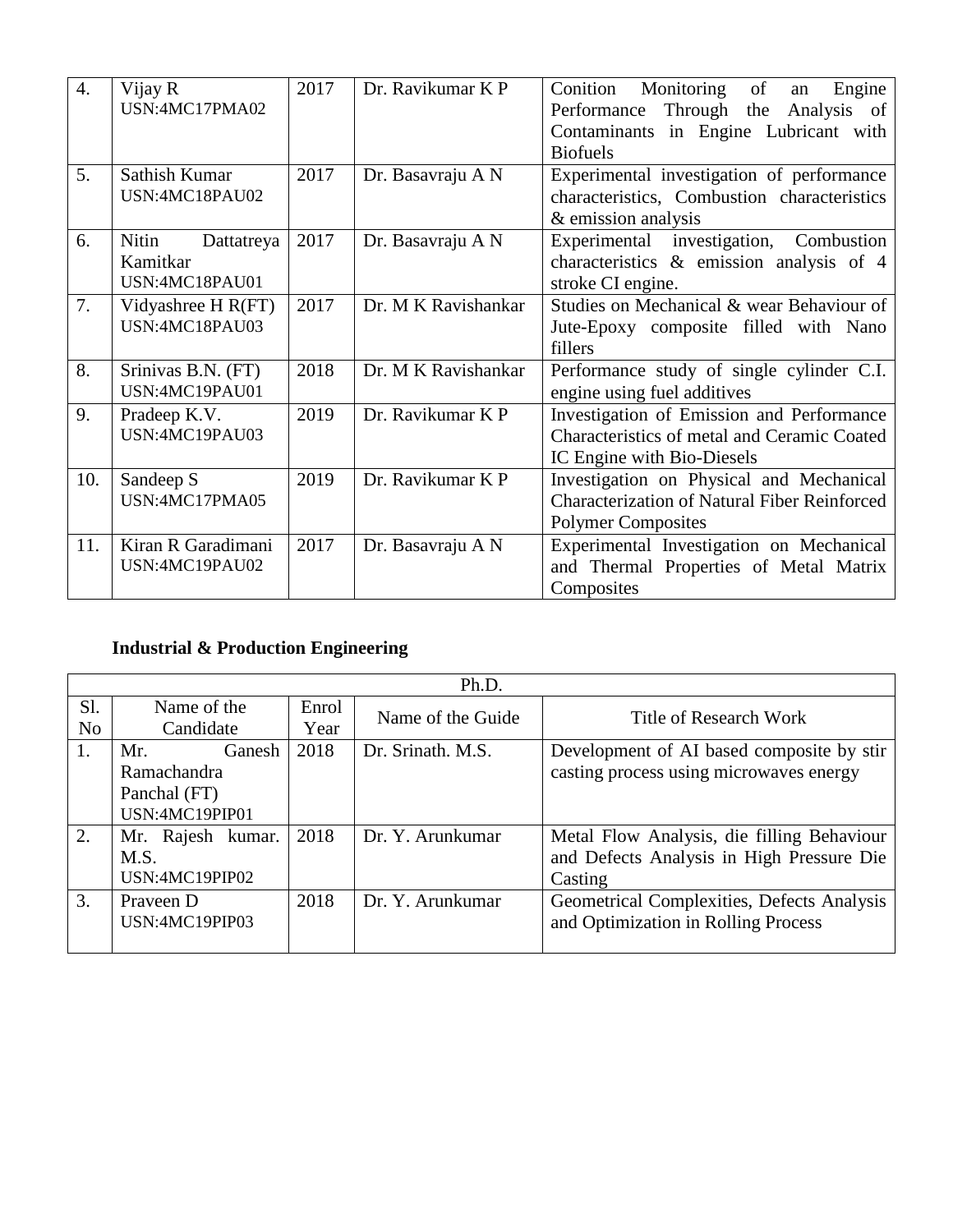# **Computer Science & Engineering**

|                | Ph.D.                        |       |                         |                                                                                                      |
|----------------|------------------------------|-------|-------------------------|------------------------------------------------------------------------------------------------------|
| Sl.            | Name of the                  | Enrol | Name of the             | <b>Title of Research Work</b>                                                                        |
| N <sub>o</sub> | Candidate                    | Year  | Guide                   |                                                                                                      |
| 1.             | Prasanna K S                 | 2011  | Dr. B. Ramesh           | Reliance Routing Techniques for Secure Routing in                                                    |
|                |                              |       |                         | Mobile Ad Hoc Networks                                                                               |
| 2.             | Sridhara S B                 | 2011  | Dr. B. Ramesh           | Efficient routing techniques for power optimization                                                  |
|                |                              |       |                         | in mobile AD HOC networks                                                                            |
| 3.             | Raghavendra K                | 2013  | Dr. B. Ramesh           | Design and Implementation of Diameter Protocol                                                       |
|                | USN:4MC13PEN07               |       |                         | for Identity Management and Security in Cloud                                                        |
|                |                              |       |                         | Computing                                                                                            |
| 4.             | Srividya R                   | 2013  | Dr. B. Ramesh           | Mobile<br>Ad-hoc<br>Network<br>based<br>Emergency                                                    |
|                |                              |       |                         | <b>Response System using Authentication Techniques</b>                                               |
| 5.             | Kavyashri MN                 | 2014  | Dr. B. Ramesh           | optimization and<br>secure techniques<br>for<br>An                                                   |
|                | USN:4MC15PEJ06               |       |                         | accessing multimedia data at data centres of the                                                     |
|                |                              |       |                         | cloud                                                                                                |
| 6.             | Chandrashekar H S            | 2015  | Dr.Geetha               | Adaptive OFDM-MIMO Techniques for Wireless                                                           |
|                | USN:4MC16PEJ07               |       | Kiran A                 | <b>Sensors Networks</b>                                                                              |
| 7.             | Nanditha B R                 | 2015  | Dr.Geetha               | Adaptive OFDM-MIMO Techniques for Wireless                                                           |
|                | USN:4MC16PEJ08               |       | Kiran A                 | <b>Sensors Networks</b>                                                                              |
| 8.             | Praveen K S                  | 2015  | Dr. B. Ramesh           | Mobile Ad-hoc<br>Network<br>based<br>Emergency                                                       |
|                |                              |       |                         | <b>Response System using Authentication Techniques</b>                                               |
| 9.             | Hannabel<br>Hyacinth         | 2015  | V<br>Dr.<br>$\mathbf N$ | Adaptive OFDM-MIMO Techniques for Wireless                                                           |
|                | Lobo                         |       | Narayana                | <b>Sensors Networks</b>                                                                              |
|                | USN:4MC16PEJ10               | 2015  | Dr.                     |                                                                                                      |
| 10.            | Sunitha R<br>USN:4MC16PEJ011 |       | J<br>Chandrika          | Energy Efficient Pattern<br>Mining<br>$\&$<br>Outlier<br>Direction in the Wireless Sensor Network by |
|                |                              |       |                         | Deploying the Data Mining Techniques & Soft                                                          |
|                |                              |       |                         | <b>Computing Techniques</b>                                                                          |
| 11.            | Anupama V                    | 2016  | Dr.Geetha               | Exploration of image<br>based<br>view<br>synthesis                                                   |
|                | USN:4MC17PEA02               |       | Kiran A                 | algorithms                                                                                           |
| 12.            | Vinutha M R                  | 2016  | J<br>Dr.                | Significant pattern extraction from health care data                                                 |
|                | USN:4MC17PEA02               |       | Chandrika               | for early disease detection using data mining and                                                    |
|                |                              |       |                         | soft computing techniques                                                                            |
| 13.            | Annaiah H                    | 2016  | Dr.<br>J                | Performance Analysis over cloud mirroring, A                                                         |
|                | USN:5VX16TEF14               |       | Chandrika               | Technique of data Recovery                                                                           |
| 14.            | Vasanth Kumar NT             | 2017  | Dr.Geetha               | Automatic 360 degree surround view generation                                                        |
|                | USN: 4MC18PCS01              |       | Kiran A                 | from images obtained by multiple cameras in real                                                     |
|                |                              |       |                         | time                                                                                                 |
| 15.            | Neethi M V(FT)               | 2017  | Dr.Geetha               | A Framework for Static Image Cloud Processing                                                        |
|                | USN: 4MC18PCS02              |       | Kiran A                 |                                                                                                      |
| 16.            | Sunitha. P.                  | 2018  | Uma. B.                 | Crop Yield enhancement by detecting micro                                                            |
|                | USN: 4MC19PCS01              |       |                         | nutrient deficiency in plants/crops- A machine                                                       |
|                |                              |       |                         | learning approach                                                                                    |
| 17.            | Pushpalatha. R.              | 2019  | Dr. B. Ramesh           | Optimization Technique for Power Consumption                                                         |
|                | USN: 5VX16PEJ24              |       |                         | based on Workload Prediction Gratifying SLA in                                                       |
|                |                              |       |                         | Cloud Computing                                                                                      |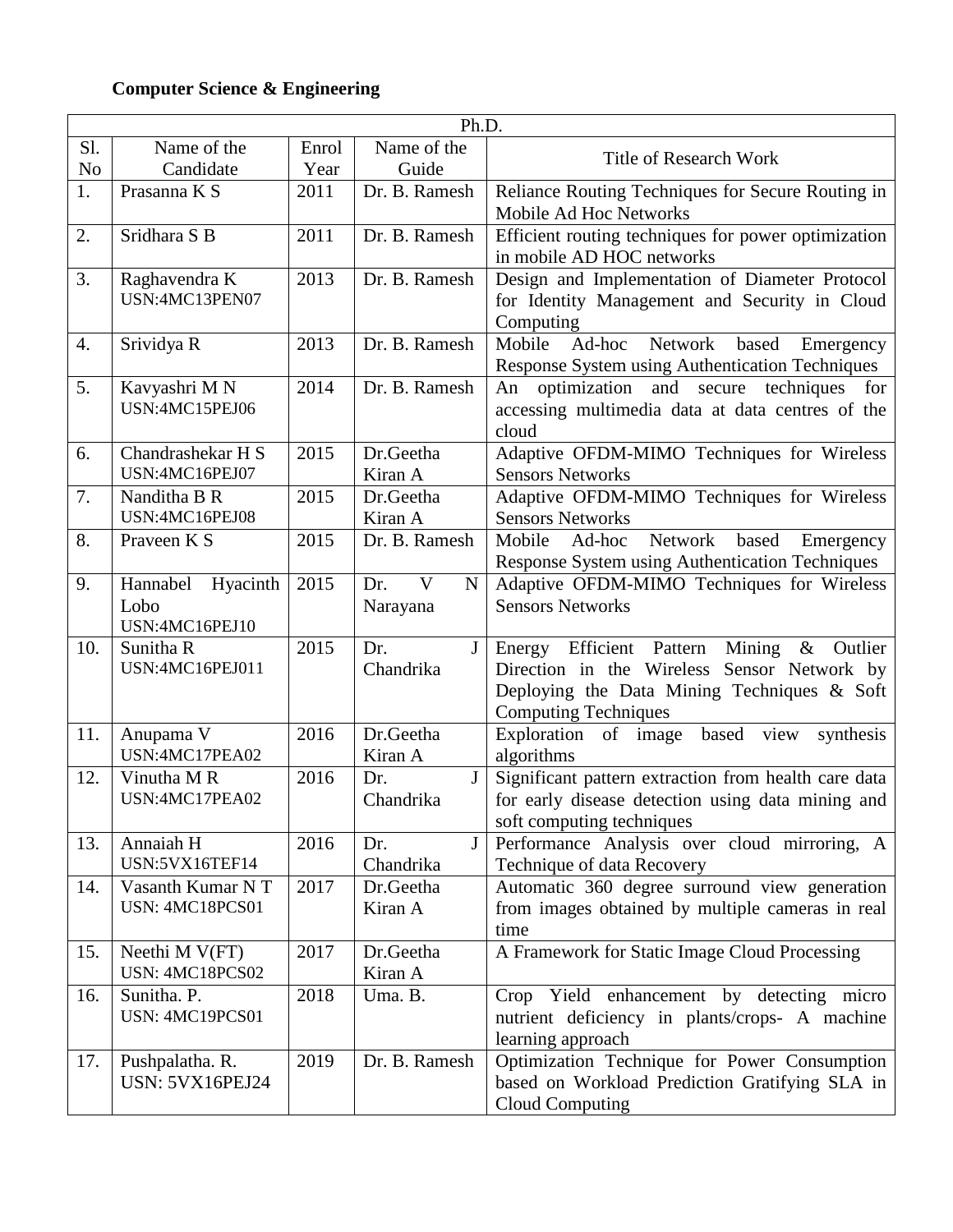### **Electronics & Instrumentation Engineering**

|     | M.Sc. Engg. by Research |       |                   |                                           |  |
|-----|-------------------------|-------|-------------------|-------------------------------------------|--|
| Sl. | Name of the             | Enrol | Name of the Guide | Title of Research Work                    |  |
| No  | Candidate               | Year  |                   |                                           |  |
|     | Aditya M. Puranik       | 2019  | Dr. G. Shivakumar | Context Based Classification of Text Data |  |
|     | USN:4MC19MIT01          |       |                   | Using Deep Learning                       |  |

|                       | Ph.D.                              |               |                   |                                                                                                                      |  |
|-----------------------|------------------------------------|---------------|-------------------|----------------------------------------------------------------------------------------------------------------------|--|
| Sl.<br>N <sub>o</sub> | Name of the<br>Candidate           | Enrol<br>Year | Name of the Guide | <b>Title of Research Work</b>                                                                                        |  |
| 1.                    | Mahanthesha U<br>USN:4MC16PEJ03    | 2015          | Dr. H S Mohana    | A Novel Approach to Human Action<br><b>Recognition Using Data Fusion Techniques</b>                                  |  |
| 2.                    | C M Naveen Kumar<br>USN:4MC17PEA07 | 2016          | Dr. G Shivakumar  | Emotion Recognition<br>Using<br>Human<br>Thermal Imaging and Anatomical Variables                                    |  |
| 3.                    | Deepika K C<br>USN:4MC17PEA06      | 2016          | Dr. G Shivakumar  | Classification of Touchless Unconstrained<br>3D Fingerprints Using Pattern Recognition<br>Techniques                 |  |
| 4.                    | Swathi HY<br>USN:4MC17PEA01        | 2016          | Dr. G Shivakumar  | of Crowd Behaviour<br>Analysis<br>using<br>Artificial<br>Neural<br>Network<br>Video<br>for<br>Surveillance           |  |
| 5.                    | Prathibha G<br>USN:4MC17PEA03      | 2016          | Dr. H S Mohana    | Brain Tumor Segmentation by Minimizing<br>Truncation & Alaising Artifacts from MR<br>Images                          |  |
| 6.                    | Yashas. J.<br>USN: 4MC18PIT01      | 2017          | Dr. G. Shivakumar | Analysis of Hand Gestures with Image<br>Processing Techniques and Classification<br>using Artificial Neural Networks |  |
| 7.                    | Shreedevi K (FT)<br>USN:4MC18PIT02 | 2017          | Dr. H S Mohana    | A novel method for image based quality<br>analysis using deep learning algorithm                                     |  |
| 8.                    | Jnanaswaroop KR<br>USN:4MC19PIT01  | 2018          | Dr. G. Shivakumar | Analysis of Multi person Gait Using<br>Undirected<br>Discriminative<br>Probabilistic<br><b>Graphical Model</b>       |  |
| 9.                    | Shreedevi P<br>USN:4MC19PEI01      | 2019          | Dr. H.S. Mohana   | Video Analysis to Recognize<br>Crowd<br>Behavior Employing Finite Element Method<br>and Machine Learning Techniques  |  |

# **Information Science & Engineering**

| Ph.D.          |                |       |                   |                                              |  |  |
|----------------|----------------|-------|-------------------|----------------------------------------------|--|--|
| Sl.            | Name of the    | Enrol | Name of the Guide | Title of Research Work                       |  |  |
| N <sub>o</sub> | Candidate      | Year  |                   |                                              |  |  |
|                | Shrisha H S    | 2017  | Dr. Uma B         | Content store management in named data       |  |  |
|                | USN:4MC18PIS03 |       |                   | networks                                     |  |  |
| 2.             | Arun. N.       | 2017  | Dr. Uma B         | for 1<br>Machine Learning<br>Methods<br>New  |  |  |
|                | USN:4MC17PEA09 |       |                   | <b>Network Intrusion</b>                     |  |  |
| 3.             | Anitha. K.     | 2019  | Dr Anand Babu J   | Novel Hybrid MAC Scheme for<br>A             |  |  |
|                | USN:4MC15PEJ08 |       |                   | <b>Optimizing Network Parameters in WSNs</b> |  |  |